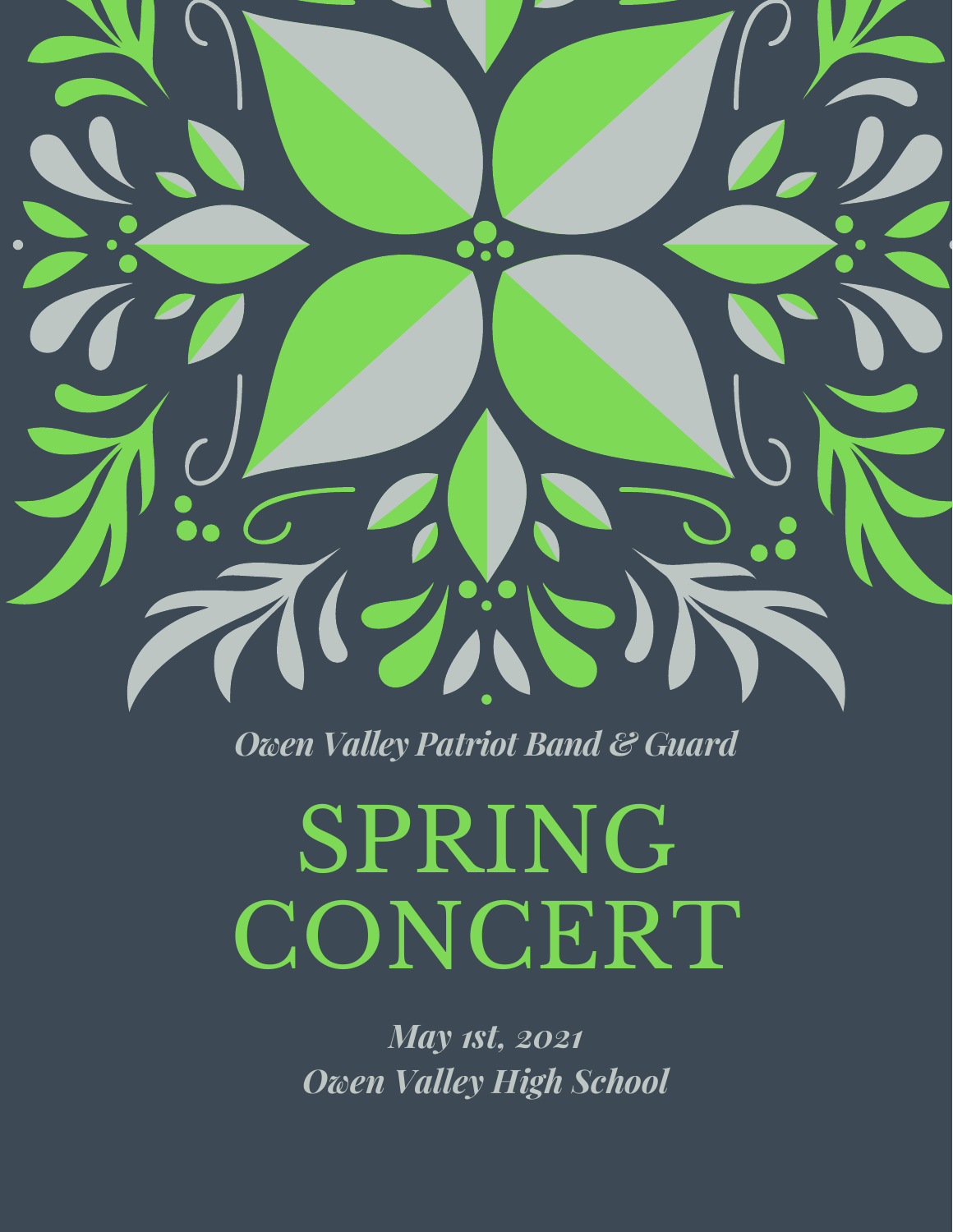### PERFORMANCE SCHEDULE

Owen Valley High School Percussion Ensemble "Death by Ooga Booga" - Edward Freytag

Welcome and Senior Recognition

Owen Valley High School Jazz Ensemble "Carnival Del Soul" - Jim Swearingen "Groove Merchant" - Arr. Rich Sigler

Middle School Band Awards

Band Booster Volunteer Hours Raffle

Combined Owen Valley Middle School Bands "The Tempest" - Robert W. Smith "Funkytown" - Arr. Ralph Ford

High School Band Awards

Owen Valley High School Concert Band "The Last Ride of the Pony Express" - David Shaffer "Suicide Squad" - Arr. Victor Lopez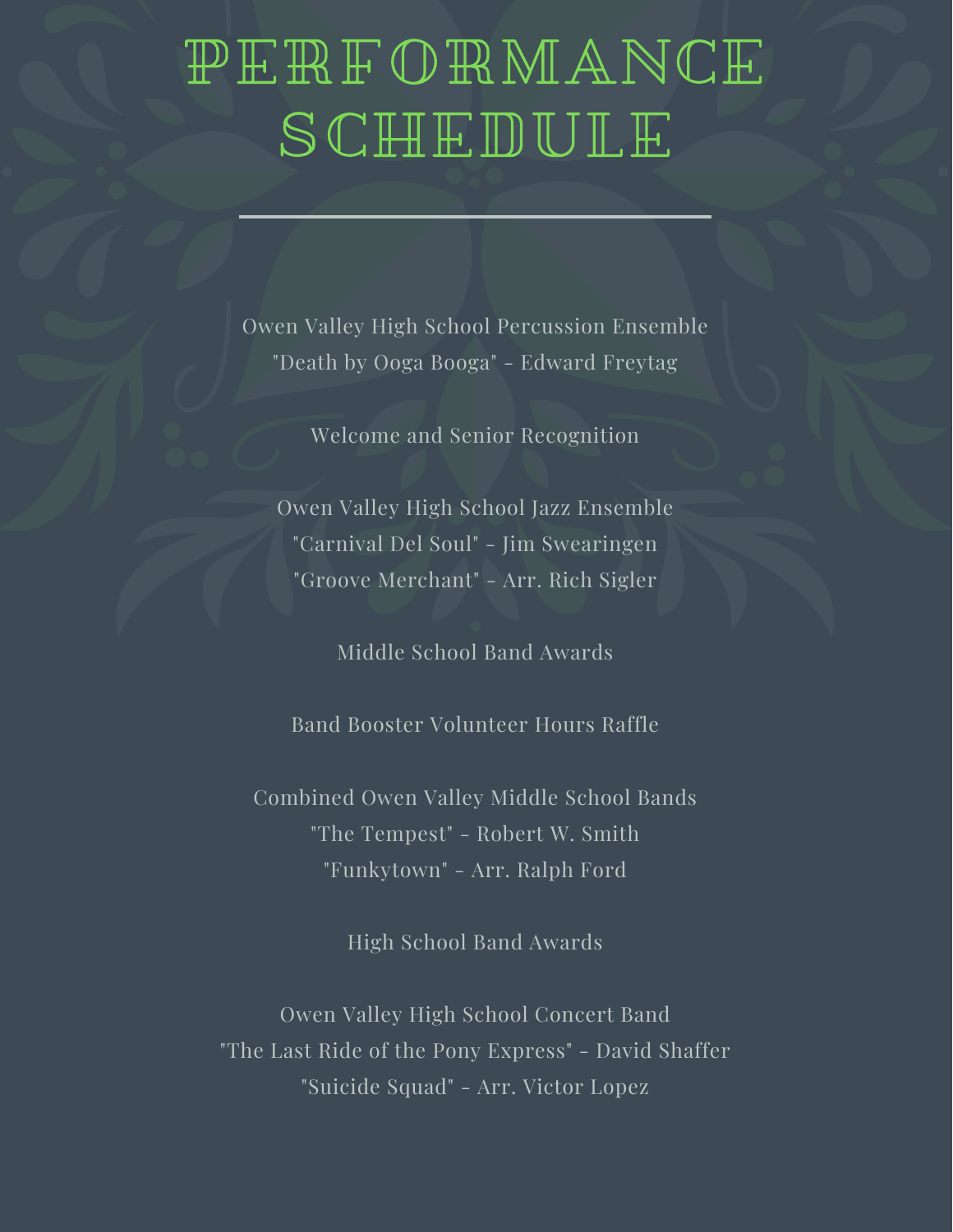### MIDDLE SCHOOL BAND ROSTER

Flute: Charlotte Bandy, Rebecca Burdine, Serenity Ferguson

Clarinet: Kailey Benge, Madison Bixler, William Doty, Shelby Howerton, Trizza Louelle Jover, Hannah Kale, Shane Lamb, Victoria Lewis, Jorja Lones, Grace Mascoe, Jocelyn Mooney, Sadie Neff, Sara Painter, Quinton Riddle, Zachary Shelley, Sara Sips, Devin Surber, Tanner Thomas, Maui Tillio Da Silva Gomes, Isaiah White

Alto Saxophone: Anthony Ciresi, Dustin Jackson, Merrick McCabe, John Truax, Landon Wojciechowski

Trumpet: : Olivia Daniels, Elijah Farmer, Wolf Fulk, Carolyn Hawkins, L.J Jenkins, Emily Lanning, Mya Myers, Rain Newman, Breanna Patton, Jay Price, Garrett Smith, Adam Samick, Lone Sparks

French Horn: Mason Minnick

Trombone: Quentin Chapman, Bryson Cooper, Jakob Cunningham, Freedom Dorman, Nathaniel Frankson, Malachi James, Samual Logsdon, Rheann McMillan, Gavin Miller, Elijah Wittman

Percussion: : Tyler Armes, Jewelia Allen, Corbin Applegate, Joshua Brown, Havannah Clayton, Jacob Dennison, Tucker Donahue, Kurtis Flick, Isabella Harris, Carissa Hendershot, Sahara Hendrix-Nichols, Charles Kim, Ryan Mobley, Kale Paquette, Trayton Reuter, Tyson Reynolds, Timothy Roddy, Carter Salyers, Ethan Shade, Landon Summerlot, Coramae Tingle, Preston Tuttle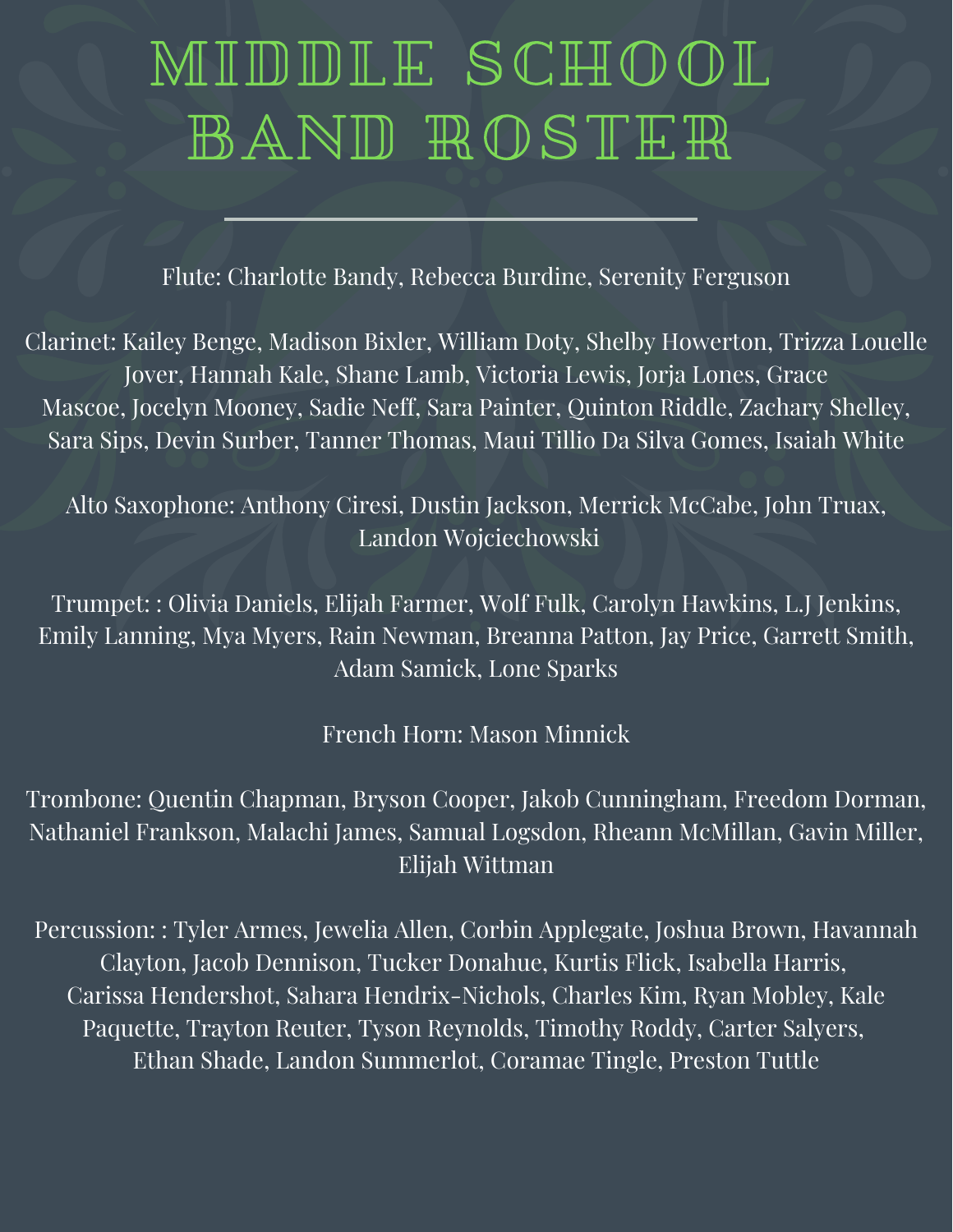## HIGH SCHOOL CONCERT BAND ROSTER

Flute: Clarissa Brown\*, Maddy Finchum, Brittany Galeener, Skylar Giffel, Kylee McCallister, Emily Wright Clarinet: Kaden Bissinger, Jake Chinn, Madison Gunderman, Lily Leitzman, Chloe Lott, Macy McCadden, Emily Prine, Kinleigh, Salyers, Madalyn Schultz, Xander Strong, Bass Clarinet: Abigail Buchanan Alto Saxophone: Lucas Abrell\*, Jacob Green\*, Eli McDaniel, Robert Miller\* Tenor Saxophone: Andrew Heaton\*, Jackson Heaton, Maddy Shields\* Bari Saxophone: Maisa Cotton\* Trumpet: Liam Barrett\*, Jalyn Davenport, Abi Lanham, Katlyn Robinson, Xavier Rooney, Ashley Sparks, Shaydon Stickels, Rebecca Terry\* Horn: Grace Coryea\*, Emma Lanham Trombone: Tristan Calvin\*, Cloe Sharpee\* Baritone: Sawyer LaGrange, Aiden York\* Tuba: Madison Walls Percussion: Derrek Atkinson, Grant Booe, Zachary Dawley, Jakota Fisher, Cullen Light\*, Tyler McDaniel, Anthony Merz, Jeffrey Sare, Charlie Schumar, Marissa Taylor\*, Gavin Truesdel\*, Hannah Walden,

A (\*) identifies a member of the Jazz Ensemble

We would also like to extend another big thank you to our Seniors in the class of 2021!

Marjorie Abrell Jacob Green Andrew Heaton Anthony Merz Madison Shields Cassie Simmons Rebecca Terry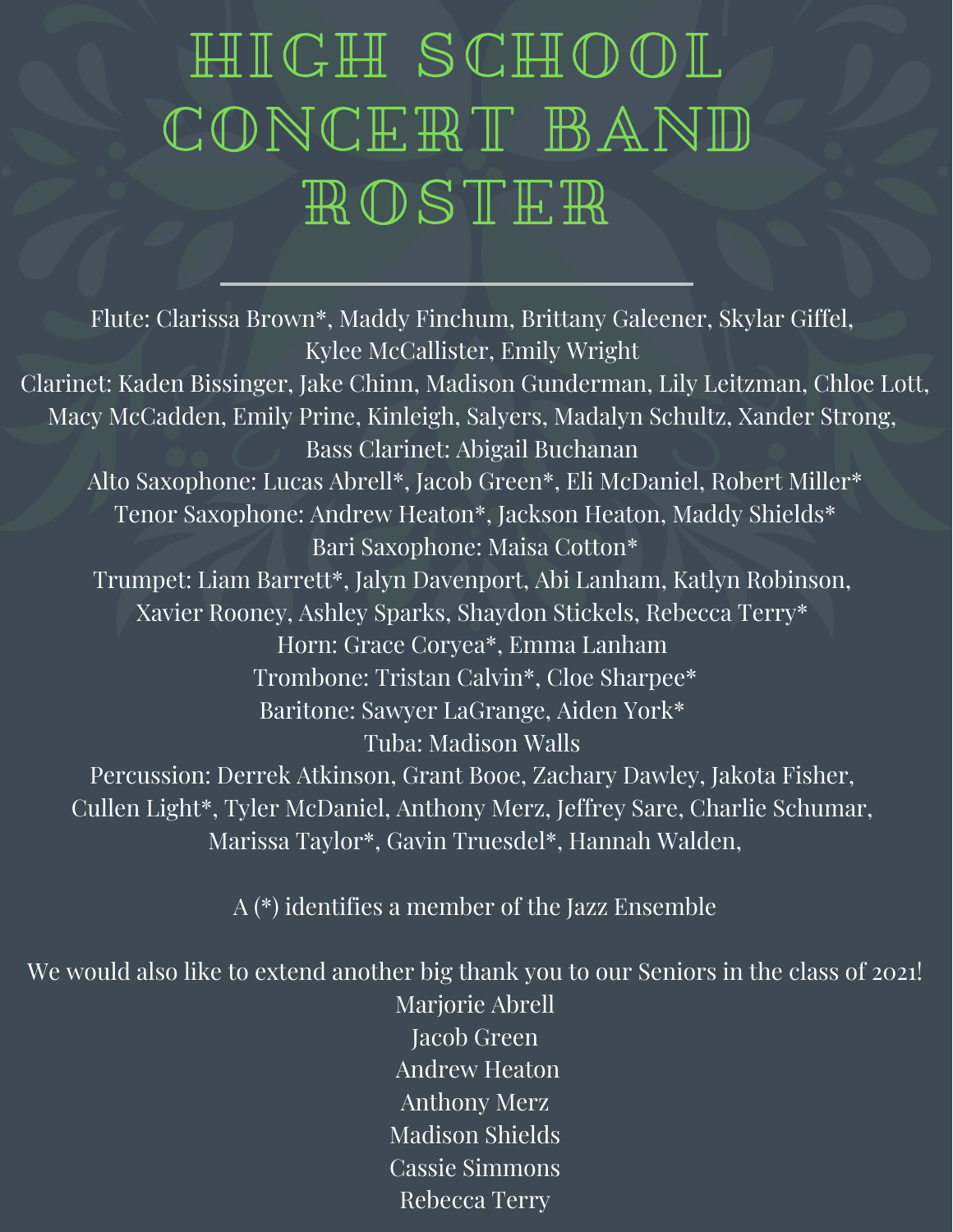## BAND PROGRAM SPONSORS

**We absolutely could not do what we do without the help of our generous community sponsors. Thank you so much for your kind donations to our program, and for helping inspire our students to be the best they can be!**

# Gold Level Sponsors





#### Smithville Truesdel HAMN COOLING



## Silver Level Sponsors

Dr. Tom & Jennifer Abrell, H&R Block, First Insurance Group, Owen County State Bank

# Bronze Level Sponsors

Andy Mohr Ford, Endeavor Communications, Spencer Exchange Club, Gosport Manufacturing, West & Co. Realtors

# Copper Level Sponsors

Byers Home Furnishings, Dr. Charles M. Cochran Chiropractic, Ideal Credit Corporation, Our Community Bank